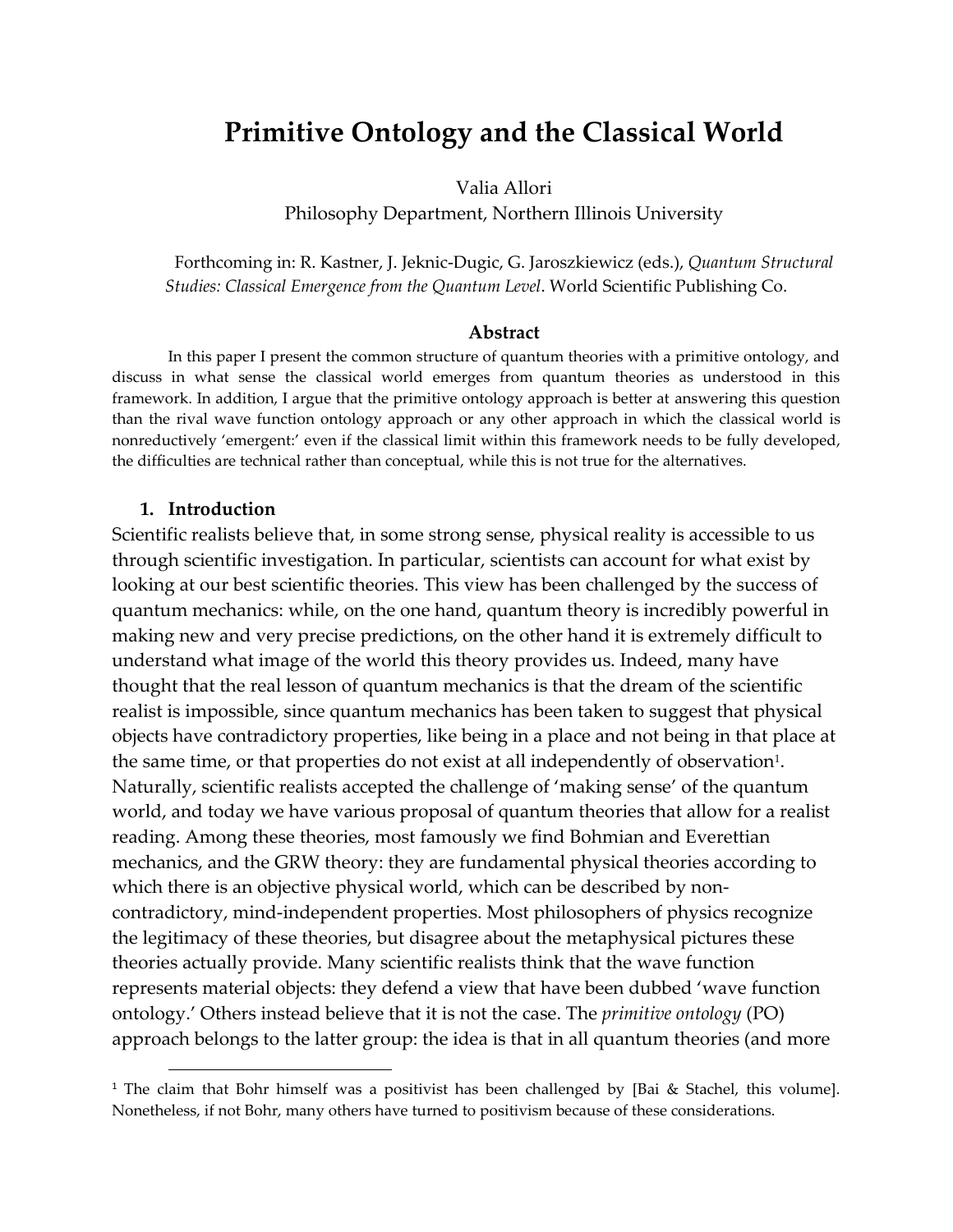in general, in all fundamental physical theories), the microscopic description of reality is provided by an object which, mathematically, is defined in three-dimensional space (or four-dimensional space-time), which has been dubbed the primitive ontology of the theory. As we will wee, the wave function, being a different kind of mathematical entity, is not a suitable PO for quantum theories. Rather, it has a different role in these theories: instead of describing microscopic reality, it is a necessary ingredient in defining the law of motion for the microscopic constituents of the world described by the PO.

In this paper, I wish to analyze in more detail than previously discussed in the literature the connection between the microscopic description of reality provided by quantum theories in the PO framework and the macroscopic, classical world of our everyday experience. In the next two sections, I describe the PO approach, first outlining the main ideas and then describing quantum theories with a PO. Then, in section 4, I discuss the 'general scheme of mechanics,' namely the main ingredients and the fundamental structure that fundamental physical theories with a PO have in common and which is used to account for the behavior of matter according to the theory. In section 5, I analyze the classical limit of quantum theories in the PO framework. Then I draw a contrast with the wave function ontology approach. Given that the wave function does not live in three-dimensional space, there is the problem of accounting for our three-dimensional perception of the macroscopic world. People defending the PO approach believe that this gap between the manifest and the scientific image is very hard to fill without too high a cost: quantum theories understood in these terms will cease to be simple and will lose explanatory power. The primitive ontologists instead maintain that, when considering quantum theories with a PO, then one can construct a simple and suitably straightforward explanatory schema which can be used to explain everyday macroscopic phenomena in terms in quantum microscopic ones. As we will see, this schema, in contrast to what happens in the wave function ontology framework, is an extension of the one used to account for macroscopic phenomena in terms of the microscopic entities in classical physics. In this way, quantum theories understood as theories with a primitive ontology are simpler and more explanatory.

#### **2. The Main Ideas of the Primitive Ontology Approach**

By looking to the history of science, it seems that mathematics can describe the world around us. This is a remarkable and impressive fact, which I will not attempt to account for in this paper. Nonetheless, if nature speaks in the language of mathematics and our aim is to study and explain the world around us, our theory will be a mathematical theory of which we will give a physical interpretation. But what does this really mean? In this paper, I will discuss the answer provided by the PO approach, and in this section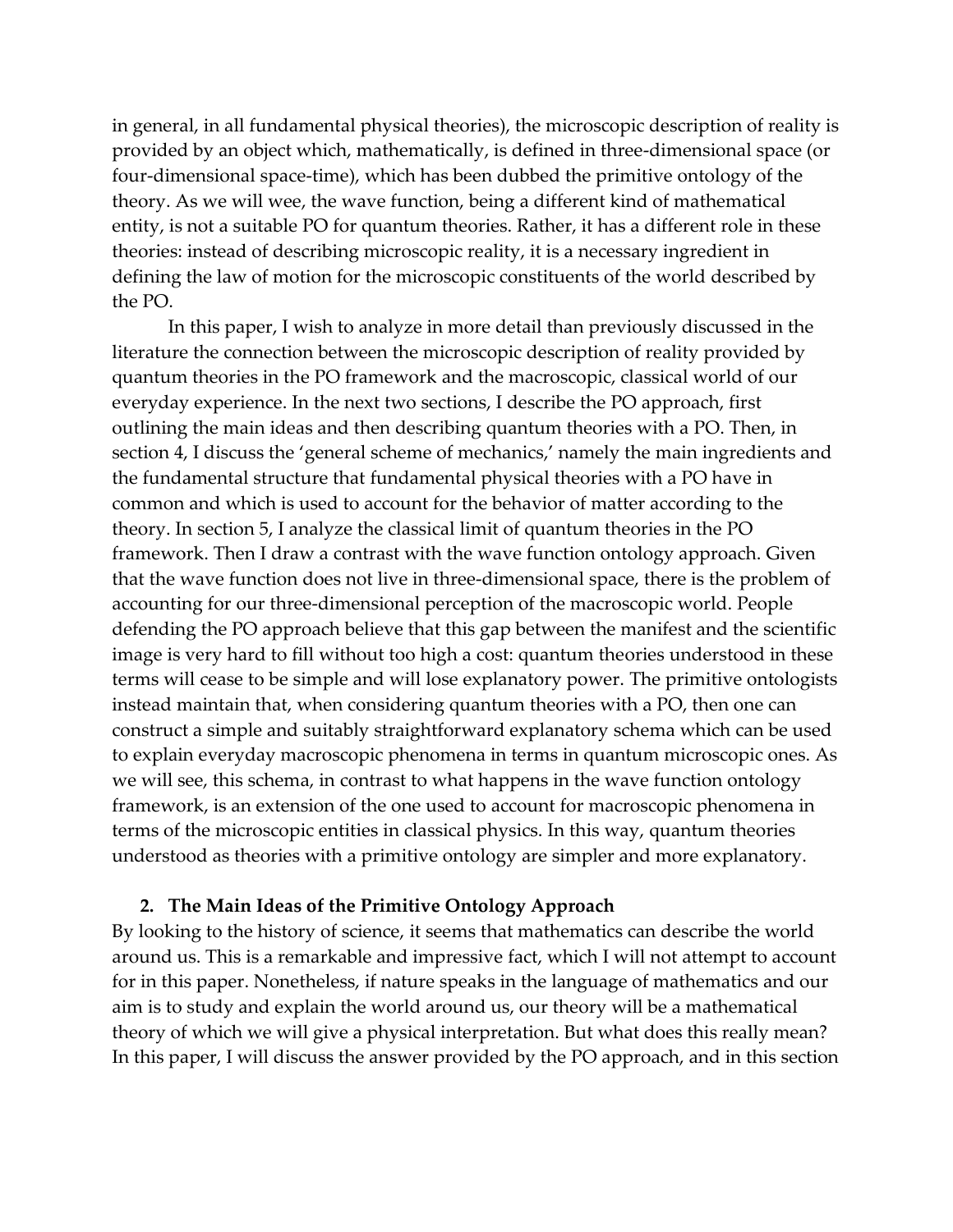I will summarize its main ingredients<sup>2</sup>. Ultimately, scientific realists want fundamental physical theories to explain and account for the objects of their experience, which are given directly to them. Thus, the theory will need to specify which mathematical objects, among the variety it contains, should be taken to represent physical objects. Once this has been established, the other mathematical entities in the theory will find their place accordingly. Concisely, the basic idea of the PO framework rests on the recognition that in a fundamental physical theory, some mathematics is representational and some is not. Some mathematical entities in the theory will represent matter (otherwise the theory will be just devoid of physical significance): these entities are the PO of the theory. Some other mathematical objects will have the role of determining how matter moves in time: these are the so-called 'nomological' variables of the theory. And some other mathematical objects represent nothing in the world: they are just useful tools necessary to formalize the theory as it is. Other (realist) approaches share this idea, but the PO approach is peculiar in the fact that a suitable PO has to meet the following characteristics: (1) it needs to be defined in three-dimensional space (or four-dimensional space-time) rather than being a more complicated mathematical object; and (2) it needs to be microscopic rather than macroscopic. Roughly, the three-dimensionality of the primitive variables allows for a direct contact between the variables in the theory and the objects in the world we want them to describe. In fact, a PO represented by an object in a space of dimension *d*, different from three, would imply that matter lives in a *d*-dimensional space. Thus, our fundamental physical theory would have to be able to provide an additional explanation of why we think we live in three-dimensional world while we actually do not. It has been argued that this is at best undesirable, in part for reasons connected to another feature that a good PO is supposed to have, namely its fundamentality<sup>3</sup>. Also, the primitive variables better be microscopic entities: a microscopic PO, in which the PO constitutes the building blocks of everything else, is able to ground a (bottom-up) scheme of explanation that allows determining the properties of macroscopic physical objects in terms of the behavior of the PO, as we will explain later in this paper<sup>4</sup>.

In order to provide a simple example of the PO approach that I will later use to explain how the classical world emerges from quantum theories, let us consider classical mechanics. According to this theory, matter is made of point particles. These particles are completely described by their position  $r$ , which is represented by coordinates in three-dimensional Euclidean space, taken to represent physical space. Particles' positions are the PO of the theory. The particles move in time according to a

<sup>2</sup> For a more detailed discussion of this approach, see e.g. [AGTZ 2008], [Allori 2013a; 2013b; 2015a; forthcoming] and references therein.

<sup>&</sup>lt;sup>3</sup> In this regard, see [Allori 2013a; 2013b] and [Monton 2006].

<sup>4</sup> See footnote 14 for an example of a theory with a macroscopic PO, and for an argument for why this is at best unsatisfactory.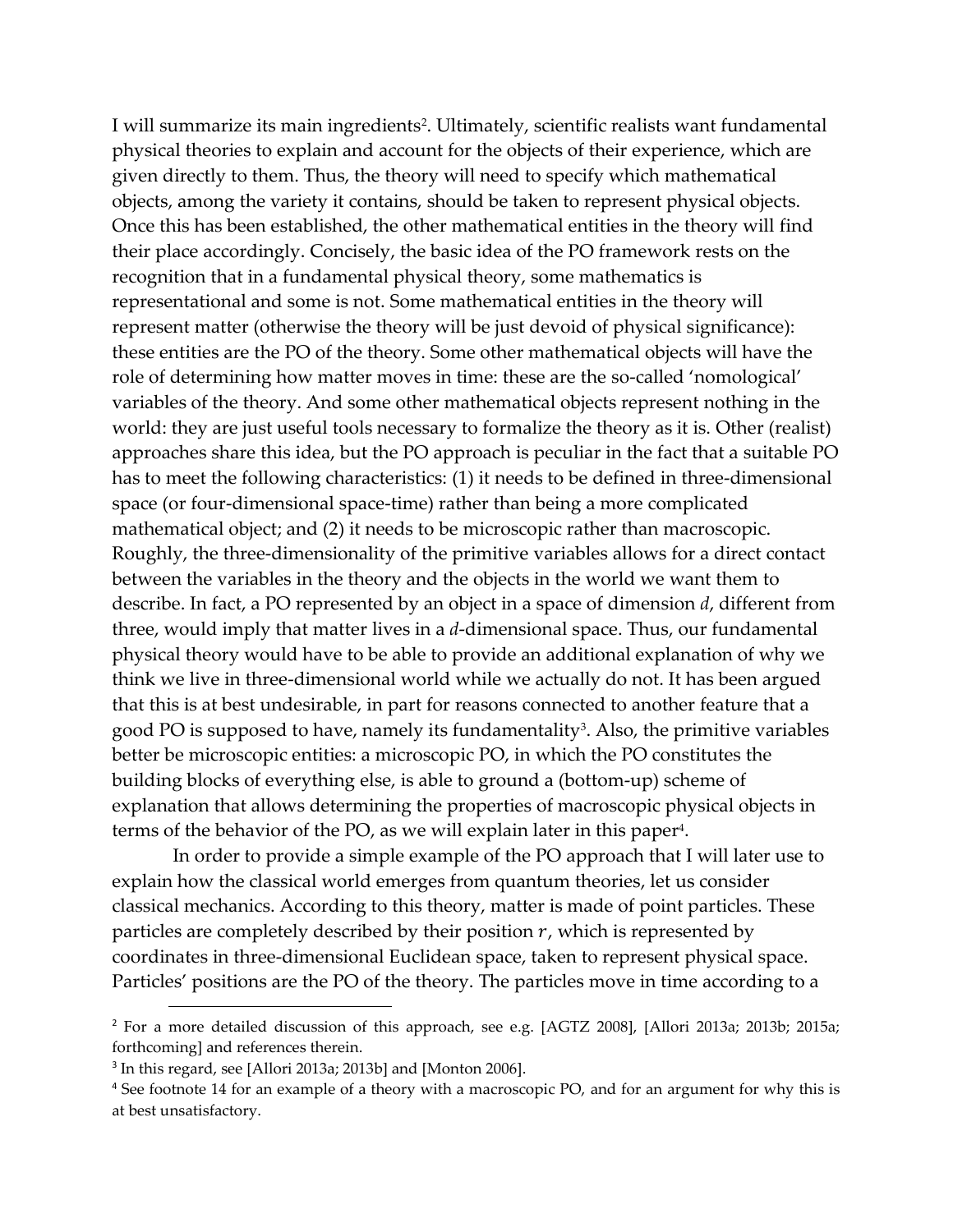definite law of motion, given by Newton's second law. In order to specify this law, =  $m \frac{d^2r}{dt^2}$  $\frac{d}{dt^2}$ , additional mathematical objects are required: *m* specifies the mass of the particle, and F is the external force that produces in the body the acceleration  $a = \frac{d^2r}{dt^2}$  $\frac{d}{dt^2}$ . In addition, one needs to specify the so-called laws of the force, namely what  $F$  looks like. In the case of Newton's theory of gravitation, we have the familiar  $F = G \frac{m_1 m_2}{r}$  $\frac{u_1m_2}{r_{12}}$ , where G is the gravitational constant,  $m_i$ ,  $i = 1,2$  represent the masses of the bodies involved, and  $r_{12}$  is their relative spatial distance. Nothing changes much in this respect if we move to classical electrodynamics: the only difference will be that one would have to specify the suitable expressions for the electromagnetic force, namely  $F = q_1 v \times B + \frac{1}{4\pi}$  $4\pi\varepsilon_0$  $q_1q_2$  $\frac{1142}{r_{12}}$  , which includes the constant  $\varepsilon_0$ , the particle velocity  $v$ , the charges  $q_i$ ,  $i = 1,2$ , and the magnetic field  $B$ . In contrast with the PO, these variables do not 'make stuff up:' matter is not made of forces, or of masses. Matter is made by particles which are subject to forces in virtue of their masses. Nonetheless, these variables are needed to account for 'how stuff moves.' This is where the name 'nomological variables' comes from: they help define the law of nature with which matter evolves<sup>5</sup>.

#### **3. Quantum Theories with Primitive Ontology**

l

Here is how the PO approach extends to the quantum framework. Let us focus on some quantum theories which are compatible with scientific realism, namely Bohmian mechanics [Bohm 1952], the GRW theory [GRW 1986], and Everettian mechanics (also known as the Many-Worlds theory) [Everett 1957]. As we will see in the following section, they have the following structure in common: matter is described by the PO (which is particles, matter field, or flashes); the temporal evolution of matter is determined by the wave function, which is the main nomological variable. The wave function has its own evolution equation: it can evolve linearly (according to the 'usual' Schrödinger equation), or stochastically (according to the GRW evolution discussed later).

These theories emerged as a response to the infamous measurement problem, which plagued early quantum theories and lead many people into embracing antirealism. If matter is completely described by the wave function, and it evolves according the Schrödinger equation, then impossible macroscopic superpositions, like a dead and alive cat, promptly arise. To avoid such superpositions, many have thought

<sup>&</sup>lt;sup>5</sup> Does the electromagnetic field belong to the PO? On the one hand, one would say that it does, for it is both three-dimensional and microscopic: in this sense, the electromagnetic field is a *local beables* [Bell 1987]. On the other hand, though, its role in the theory seems to be the one of generating the trajectories of matter rather than representing matter itself. If so, the electromagnetic field is a nomological variable (even if it is microscopic and three-dimensional). A discussion on the metaphysical status of the electromagnetic field can be found in [Allori 2015c].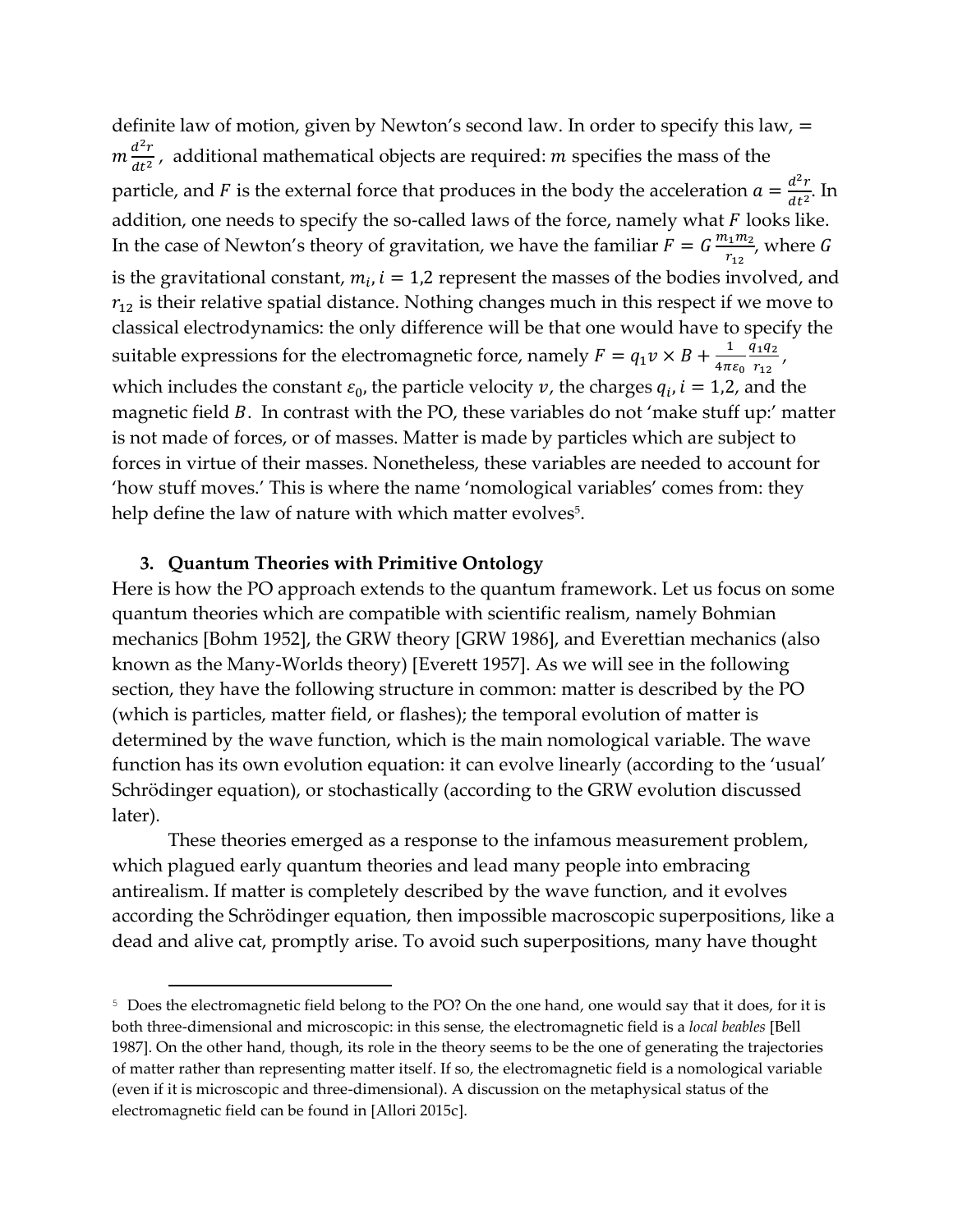that one either had to add something to the wave function, or have it evolve according to another equation [Bell 1987]. Bohmian mechanics is usually taken to be an example of the first kind of theories: there is the wave function, but *in addition* there are particles. Not so in the PO approach: the world is not made of wave function, rather *only* particles are the PO of Bohmian mechanics. In fact, the wave function is a mathematical object that lives in a very abstract space, namely configuration space: the space of all the positions of all the particles in the universe, configuration space. If there are N particles in the universe, configuration space has dimension  $M = 3N$ . Thus by definition, the wave function is not a suitable primitive variable, given that it fails the first condition to be a PO. In addition, in Bohmain mechanics the trajectories of a system of particles are determined by Bohm's guidance equation, which involves the wave function that in turn evolves in time according to Schrödinger's equation<sup>6</sup>. Thus, the wave function has the role of generating the trajectories of the PO of Bohmian mechanics, and consequently should be regarded as a non-primitive variable<sup>7</sup> .

The situation in the GRW theory is more complicated: what is the PO of the GRW theory? Historically, the GRW theory was proposed as a solution of the measurement problem where the macroscopic superpositions were 'cured' by having the wave function collapse into one of the terms of the superpositions as a matter of law of nature. This is the reason why sometimes the theory is called 'spontaneous collapse theory.' The wave function first evolves according to the Schrödinger equation until a random time. At that time, the wave function undergoes an instantaneous collapse around a point which is chosen randomly according to a given, suitably defined, probability distribution in terms of the wave function. Then the situation repeats itself: the wave function continues to evolve according to the Schrödinger equation until a second random time, after which it collapses again around a second collapse center, *et cetera, et cetera<sup>8</sup>* . As such, GRW has been taken to be a theory in which matter is

<sup>6</sup> For a simple but mathematically accurate description of Bohm's theory, see [Allori & Zanghi 2004].

<sup>7</sup> The PO approach takes three-dimensional space (or four-dimensional space-time) as fundamental, in the sense that it provides the arena in which physical phenomena take place, and as such the PO view is in contrast with others approaches in which space-time somehow 'emerges' from the basic nonspatiotemporal framework. Examples of such approaches go from the wave function ontology approach in which the fundamental space is configuration space, to the transactional interpretation discussed in [Kastner, this volume], which is based on "an intrinsically unobservable, pre-spacetime quantum substratum" from which space-time emerges. In addition we have, for instance, the system developed in [Baumgarten, this volume], in which space-time is emergent in a relationist sense, and fundamental physical theories are taken to "describe how entities change," rather than "what entities are." This seems to suggest some sort of structuralism, while the PO approach seems arguably closer to a limited realism *ala* Kitcher [Kitcher 1993], even if recently it has been argued otherwise [Esfeld forthcoming]. These issues are worthwhile investigating, and a preliminary assessment can be found in [Allori manuscript].

<sup>8</sup> The reader interested in a mathematical description of the GRW evolution in terms of the wave function as discussed here is encouraged to read [AGTZ 2008].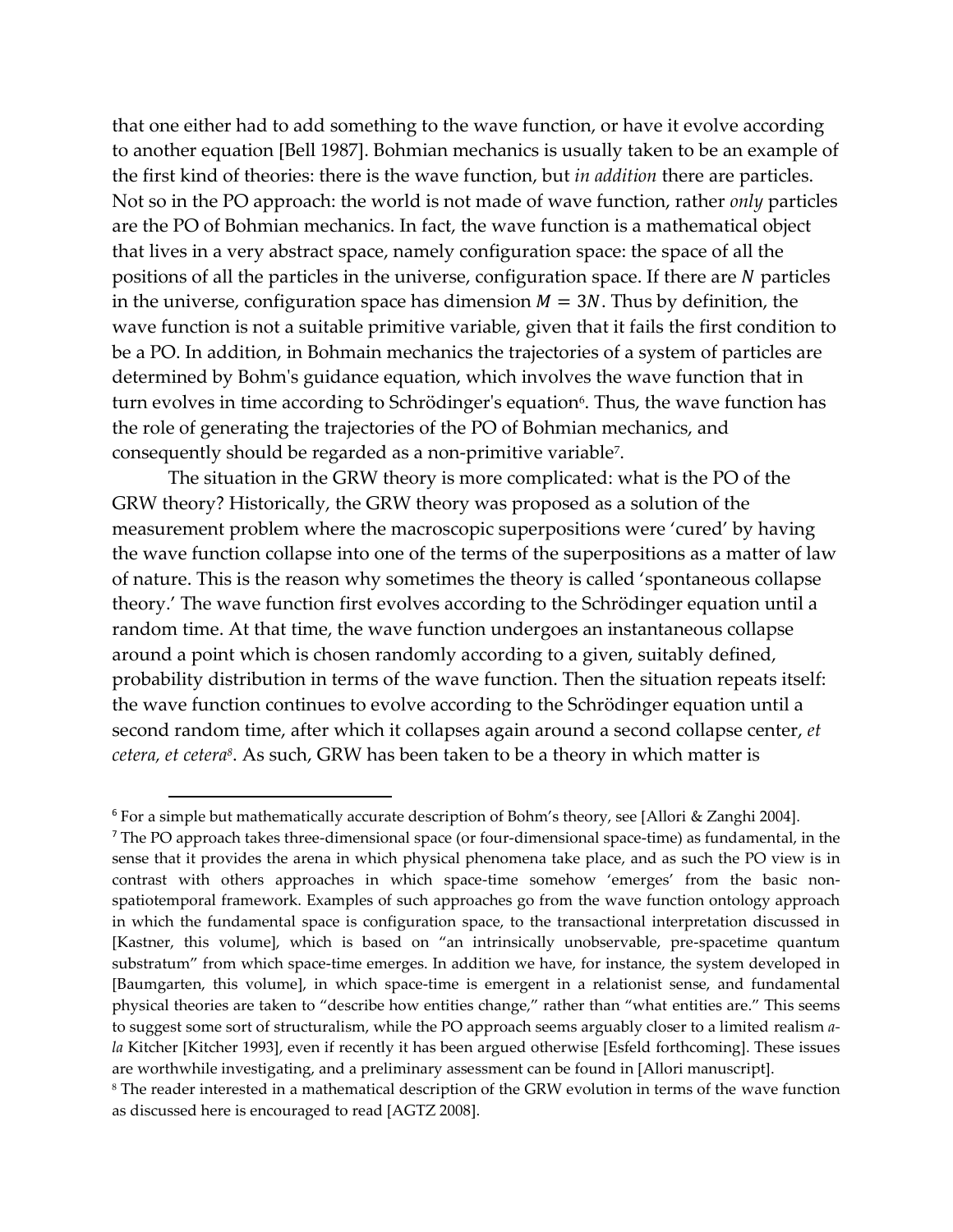described by the wave function<sup>9</sup>, for the wave function is the only object whose temporal evolution was described in the theory as originally presented. As we have already discussed, though, in the PO approach the wave function cannot represent matter. Thus, as it stands, the GRW theory is fundamentally incomplete because it misses a suitable PO. One modification of the GRW theory to include a suitable PO has first been put forward in [BGG 1995] and later dubbed GRWm in [AGTZ 2008]. In this theory the PO is a three-dimensional matter field  $m$  defined roughly as the sum of the masses of each 'particle,' weighed by the square module of the wave function. In this way, just as in Bohmian mechanics, the wave function has the role of implementing the law of temporal evolution for the PO, for it defines the probability distribution that determines where the matter density will collapse. Another proposal of a GRW theory with a different PO was first suggested in [Bell 1987], then adopted in [Tumulka 2006] and called GRWf in [AGTZ 2008]. In this theory, the PO is represented by space-time events, dubbed 'flashes.' These flashes are randomly distributed in space-time in a way determined by the GRW-evolving wave function: every flash corresponds to one of the spontaneous collapses of the wave function. As in GRWm, the wave function has the role of generating the distribution of the flashes<sup>10</sup>. Another possibility is a theory dubbed GRWp3 in [AGTZ 2014]. This theory has a PO of particles, whose motion is governed by an equation that is exactly like Bohm's guiding equation. The difference is that in this theory the wave function obeys a GRW-like evolution such that the collapses occur exactly as in usual GRW theories except that, once the time for the collapse has been chosen, the collapse is centered at the actual position of the particle displaced at random. To sum up, in the PO framework, there is no single GRW theory: there are instead (at least) GRWm, GRWf and GRWp3. Each theory describes matter differently, respectively as made of a continuous material field, as made of flashes, and as made of particles. In contrast, the GRW-evolving wave function in each of these theory has the same role: it governs the motion of matter. In this framework, then, the fundamental difference between Bohmian mechanics and the GRW theory is not that the former solves the measurement problem supplementing the description provided by the Schrödinger evolving wave function with particles, while in the latter the wave function provides the complete description of the world but it does not evolve according to the Schrödinger equation. In fact in both theories the PO needs to be specified in addition to the wave function. Since the wave function does not represent matter, the fact that in Bohmian mechanics the wave function evolves according to the Schrödinger equation and in the GRW-like theories it does not, does not constitute a fundamental difference.

<sup>&</sup>lt;sup>9</sup> See, for instance, [Albert 1996].

<sup>&</sup>lt;sup>10</sup> [Chiatti and Licata, this volume] write that they "assume the only truly existent 'thing' existent in the physical world is events of creation and destruction." I believe that a question that is worth investigating is whether or not they have in mind a theory of flashes in which the spatiotemporal distribution of the flashes is determined by a Schrödinger evolving wave function.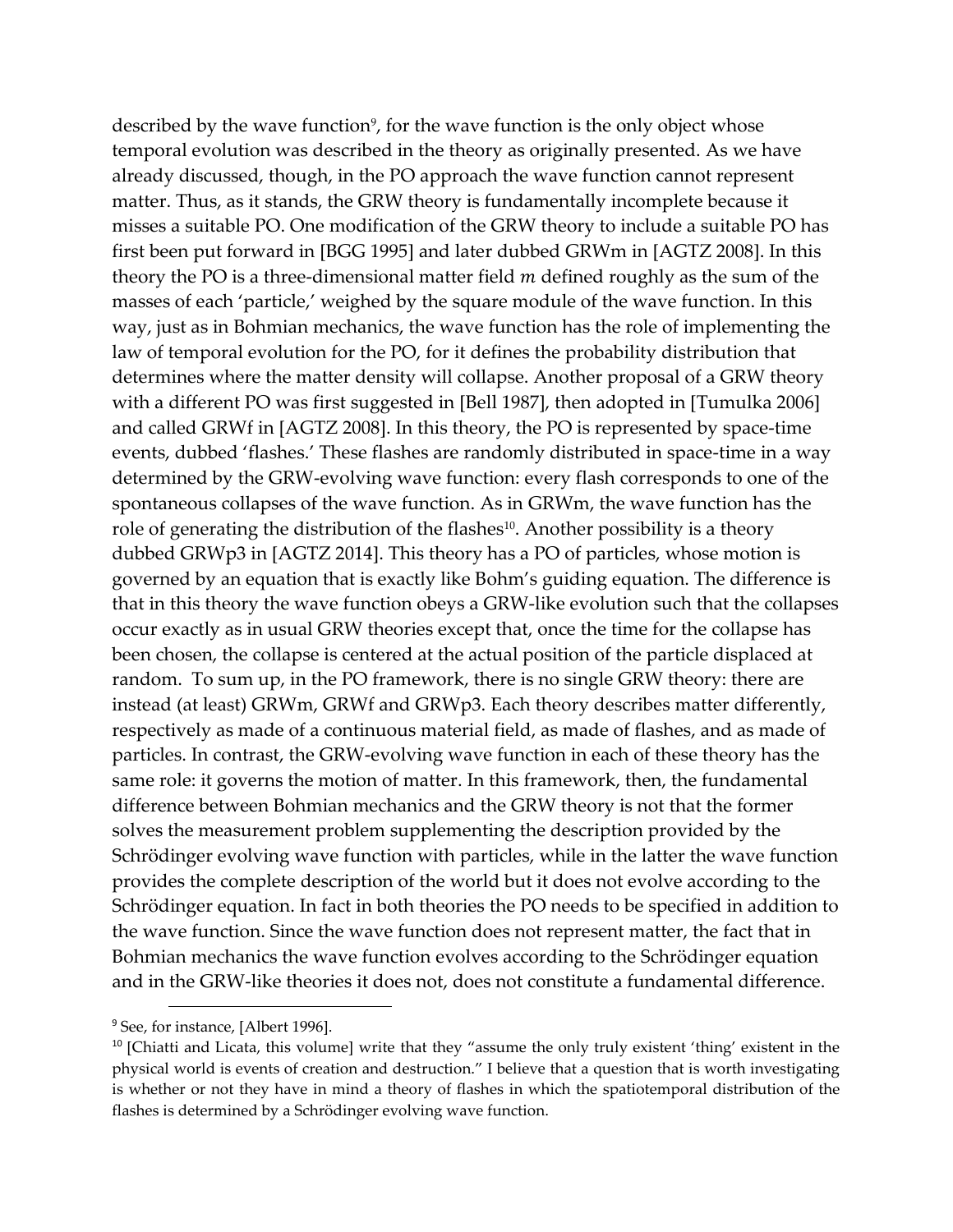Indeed, one can formulate, as shown in [AGTZ 2008], the former in terms of a 'collapsed' wave function, and one of the latter, namely GRWf, in terms of a Schrödinger evolving one. The real difference is that while in Bohmian mechanics the PO is independent of the wave function, in GRW-like theories like GRWm, GRWf and GRWp3 the PO is defined in terms of it:  $PO=f(\psi)$ . In this sense, the PO supervenes on the wave function, but naturally and not logically $^{11}$ .

Lastly, let us consider Everettian mechanics. It was originally proposed to solve the measurement problem by allowing for each macroscopic superpositions to be realized, each in a different world (hence the name 'many worlds' often used to dub the theory). In virtue of this, nothing is added to the Schrödinger –evolving wave function. Accordingly, almost all the proponents of Everettian mechanics agree in considering the wave function as the object in the theory that describes physical objects<sup>12</sup>. Again, this is at odds with the PO approach I am analyzing here. Nonetheless, a theory originally developed in [Bell 1987] can be regarded as an Everettian theory with a PO of particles. In this theory, the wave function evolves according to the Schrödinger equation and guides the motion of the particles, like in Bohmian mechanics. But here the particles do not have a continuous trajectory in space-time, rather, there is no temporal correlation among them. The theory was later dubbed BMW (that is, Bell Many Worlds) in [AGTZ 2008] and later called Sip (S from the Schrödinger evolution of the wave function, i for independent, p for particle ontology) in [AGTZ 2011]. [AGTZ 2011] also describe another Everettian theory with a three-dimensional matter field PO, whose evolution is determined by a Schrödinger evolving wave function. This theory has been dubbed Sm (S for the Schrödinger equation and m for the matter density function). It is also possible to construct a many-worlds like theory with a PO of flashes. An example of such a theory is Sf as described in [AGTZ 2011], in which a Schrödinger evolving wave function never collapses and determines the distribution of the flashes, hence the name.

All these theory have a many-worlds character, given the linearity of the Schrödinger evolution to which the wave function evolves. In fact, contrarily to Bohmian mechanics in which the positions of the particles are connected by the Bohmian trajectories, in Sip there is no connection whatsoever between where a particle is at a given instant of time and where it will be at the previous or following instant. As a consequence, many worlds exist, not at the same time, but one after another. In Sm, the superpositions of the wave function are inherited by the matter density field and therefore there are non-interacting mass densities associated with the different terms of the superposition. Thus, they can indeed be regarded as comprising many worlds,

<sup>&</sup>lt;sup>11</sup> Roughly, Y supervenes logically on X when once God has created a world with certain X, the Y comes along for free; instead Y supervenes naturally on X when after making the X, God had to do more work in order to make the Y: he had to make a law relating the X and the Y. Once the law is defined, X will automatically bring along the Y.

<sup>12</sup> See, e.g. [Wallace 2002].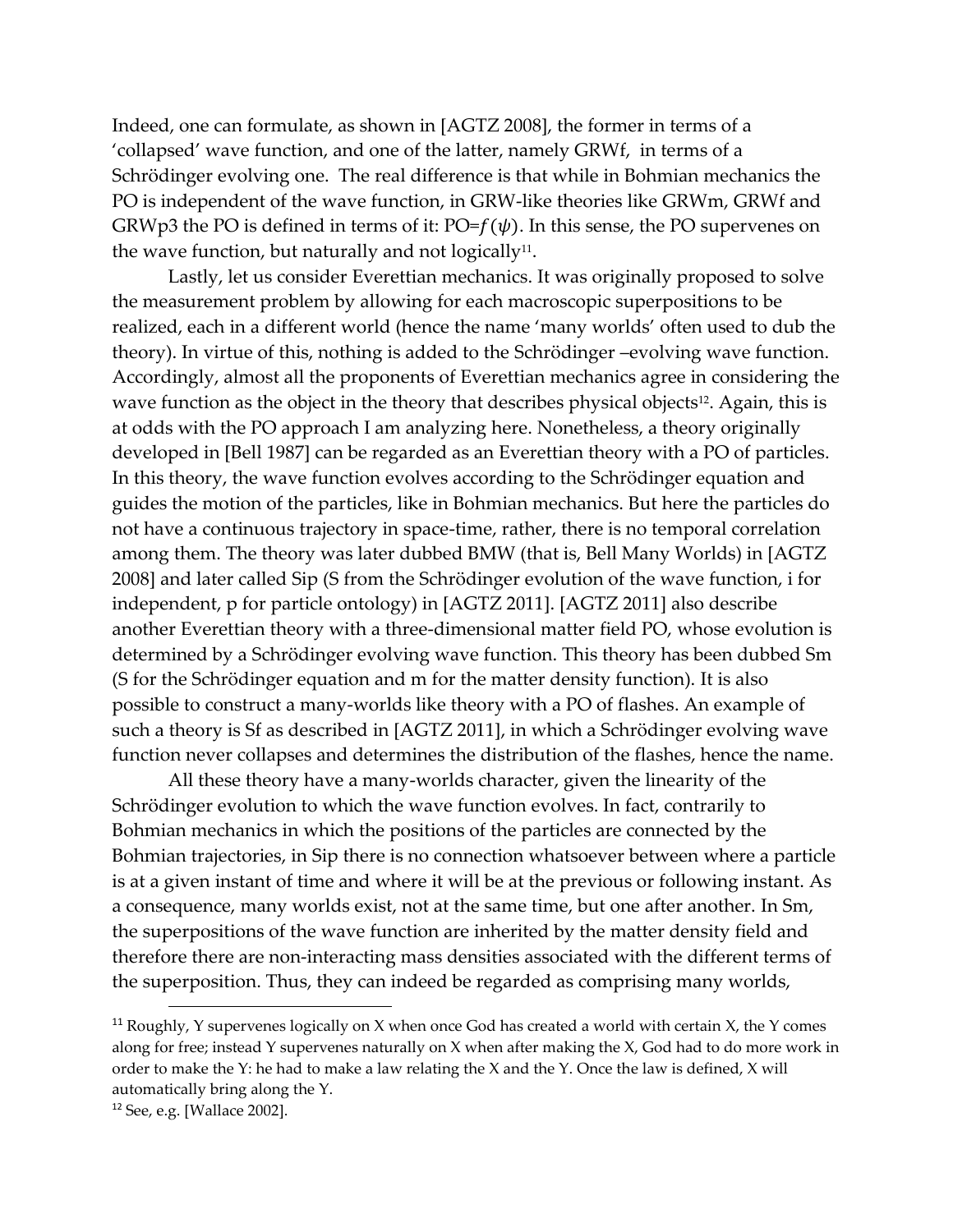superimposed on a single space-time. Since the different worlds do not interact among themselves, they are, so to speak, reciprocally transparent. Similarly, in Sf different noninteracting families of flashes correspond to different terms of the superposition, and hence the many-worlds character of the theory.

In addition to the theories already described, we can imagine a variety of other theories mixing up the various types of PO and the various evolution equations, with the only additional constraint that they are empirically adequate<sup>13</sup>. To summarize, according to the PO approach, philosophers of physics and in general scholars interested in the foundations of quantum mechanics have always focused on the wave function, but that was a mistake: the wave function should not be taken as representing material objects. For if one does, she will have to face problems like the measurement problem, which arise due to the mathematical properties of the wave function, and which disappear on the PO approach. This framework says that in quantum theories, just like in any other fundamental physical theories, matter is represented by a variable in three-dimensional space (or four-dimensional space-time), and the wave function has the role of implementing the law of evolution for the PO. Thus, *the wave function does not describe matter, it describes how matter behaves*<sup>14</sup> .

### **4. The General Scheme of Mechanics**

 $\overline{\phantom{a}}$ 

Let us get back to classical mechanics for a moment. As we saw above, schematically, Newtonian mechanics accounts the behavior of macroscopic objects as follow:

- 1) It specifies what material objects are made of (the PO);
- 2) It specifies how the PO moves in time (the law of motion for the PO);
- 3) In order to do this, it specifies the laws of the force.

Typically, one talks about the state of the system to specify the quantities that provide the complete dynamical description of physical bodies. In Newton's theory, the state is given by the pair  $(r, p)$  of the position and momentum of the particles. As we mentioned already in Section 2, the position of particles represents the PO, and the momentum is the nomological variable: what is needed to implement the law of motion for the PO. In fact, in terms of these variables, one can rewrite Newton's second law as a

<sup>&</sup>lt;sup>13</sup> For more on these theories, see [AGTZ 2008; 2011; 2014], and [Allori 2013b; 2015a; forthcoming].

<sup>&</sup>lt;sup>14</sup> It is interesting to notice how quantum theories with a macroscopic PO seem to have been proposed. In fact, as first discussed in [AGTZ 2008], one could think of Bohr's quantum theory as one example of this: what might be regarded as its PO is the classical description of macroscopic objects which Bohr insisted was indispensable, with the wave function serving to determine the probability relations between the successive states of these objects. Since the notion of 'macroscopic' entities is hopelessly vague, the theory is not satisfactory. In addition, as also discussed in [Kastner, this volume], Bohr's quantum theory merely postulates rather than explains the emergence of the classical behavior from the quantum world, and because of this seems extremely *ad hoc*.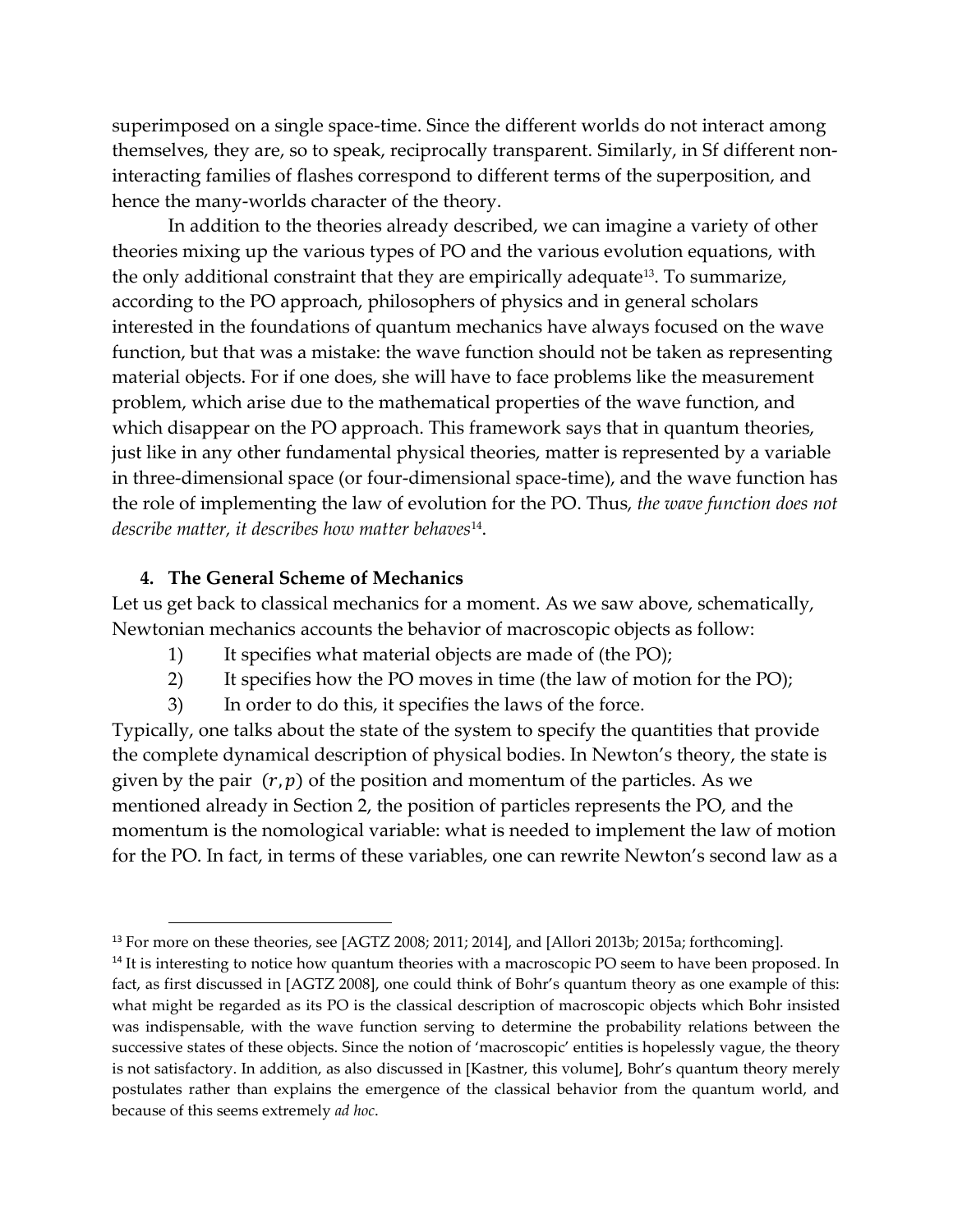set of two first-order differential equations, one for the evolution of position, and the other for the evolution of momentum as follows:

$$
\frac{dr}{dt} = u(r, p), \qquad \qquad \frac{dp}{dt} = F(r, p),
$$

where  $u = \frac{p}{m}$  $\frac{p}{m'}$  where *m* is the mass, and *F* is the force. These equations are the general equations of mechanics: the first defines the velocity, and the second its rate of change. Together, via the specification of  $u$  and  $F$ , they determine how the PO moves in time. If the PO approach is correct, then this general scheme is not a peculiarity of Newton's theory, but arguably a general trait of a fundamental physical theory<sup>15</sup>. The claim is that in general the state of the system is always given by the pair  $(\chi, \eta)$ , where  $\chi$  represents the PO, and  $\eta$  the nomological variable. Typically, the PO's temporal evolution is defined in terms of some function  $u$ , and the nomological variable temporally evolves as specified by another function  $F$ .

That is:

 $\overline{\phantom{a}}$ 

temporal evolution of  $\chi = u$ , temporal evolution of  $\eta = F$ .

In Newton's theory, as we saw, the PO is  $\chi = r$ , and the nomological variable is  $\eta = p$ . In addition,  $u = \frac{dr}{dt}$  $\frac{dr}{dt} = p/m$  and  $F = m \frac{du}{dt}$  $\frac{du}{dt}$ , where  $F = -\nabla V(r)$ , V being the (gravitational) potential. The theory is defined when the spatiotemporal trajectories of the PO  $\chi = \chi(t)$ are given, and this is determined once  $u$  and  $F$  are specified.

In the framework of quantum theories, if the PO evolves deterministically, the scheme described above for Newtonian mechanics is generalized rather straightforwardly. The temporal evolution of  $\chi$  and  $\eta$  can be described by two functions,  $u$  and  $F$ , such that one can write an equation for the evolution of  $\chi$  in terms of an appropriate function  $u$  and one can write an equation for  $\eta$  in terms of another function  $F$ . Consider, for instance, Bohmian mechanics. In this theory, the world is composed of particles, described by points in three-dimensional space, like in Newtonian mechanics. The pair  $(r, \psi)$ , where  $\psi$  is the wave function and  $r = (r_1, ..., r_N)$ represent the configuration of all the  $N$  particles under consideration, are the state of a system. To stress the formal analogies with Newtonian mechanics, let us use the same notation we used before. We have:  $\chi = r$ ,  $\eta = \psi$ . The functions u and F are defined as follows:

$$
u = -\frac{\hbar}{m} Im \left[ \frac{\eta^* \nabla \eta}{\eta^* \eta} \right], \qquad F = \frac{1}{i\hbar} \left[ \frac{\hbar^2}{2m} \nabla^2 + V \right].
$$

The spatiotemporal histories of the PO  $\chi = \chi(t)$  evolve according to  $\frac{dx}{dt} = u$ , determined by  $\eta$ , which in turn evolves according to the equation  $\frac{\delta \eta}{\delta t} = F$ .

In a quantum theory in which the PO evolves according to a stochastic law, the generalization is less evident but it is still there. The law  $u$  for the PO  $\chi$  amounts to the

<sup>15</sup> See [Allori 2013a; 2013b], [Allori 2015a; 2015b; forthcoming].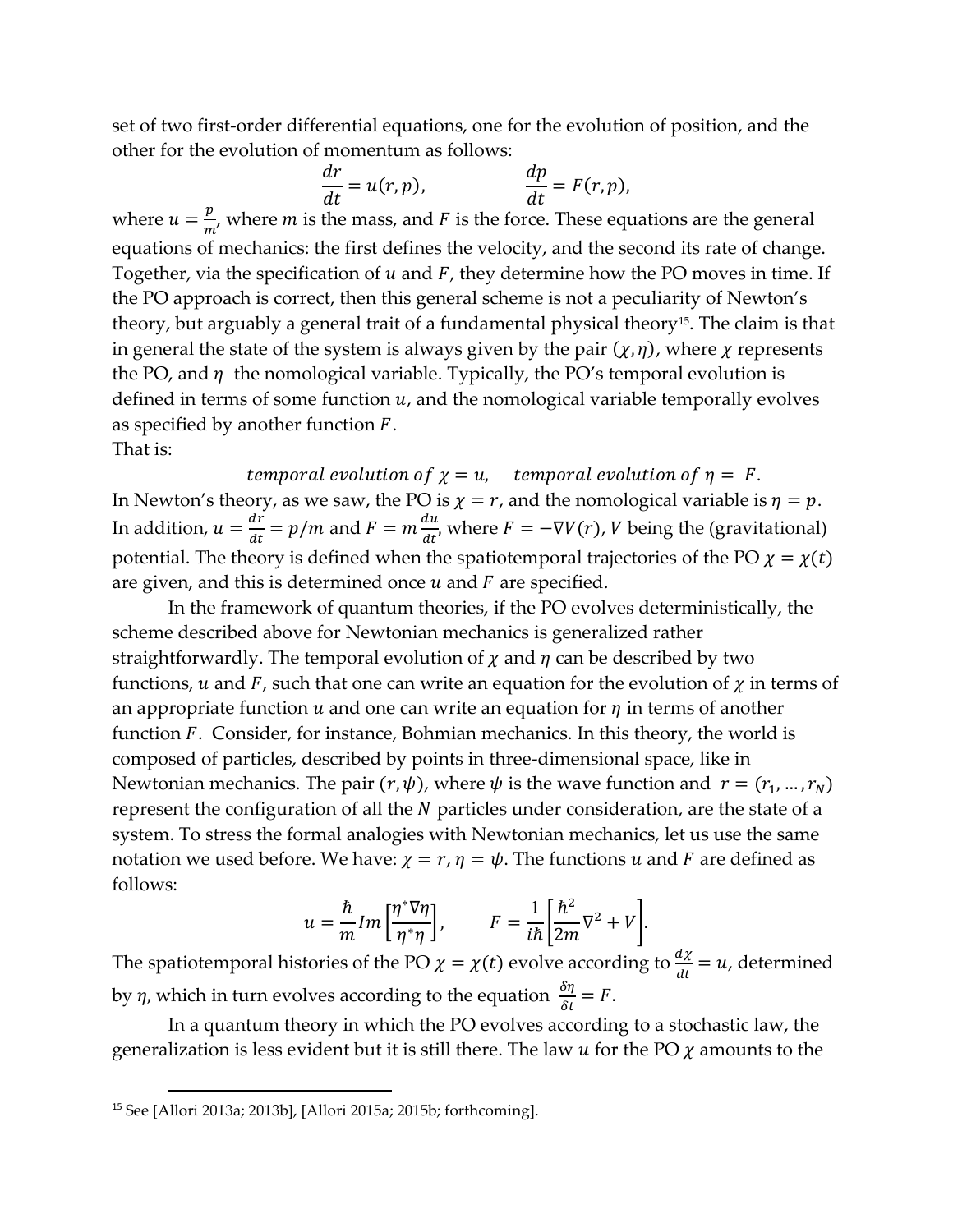specification of the possible probability distributions, for example, providing the generator or the transition probability of a Markov process. For example, in GRWm the PO is the mass density field,  $\chi = m^{\psi}(r,t)$ , and the *u* function is given by its definition in terms of the nomological variable  $\eta = \psi$ . The  $\eta$  variable evolves according to the function  $F$ , which the stochastic GRW-evolution expressed in terms of  $\chi$ . Correspondingly, the spatiotemporal histories of the PO evolve according to  $\frac{dx}{dt} = u$ .

Let us now consider the case of quantum theories with a PO in space-time, like GRWf, in which  $\chi$  is the set of flashes  $\chi = \{(X_1, T_1), ..., (X_k, T_k), ...\}^{\psi}$ . Here there is no  $u$ function because the theory is presented directly in a space-time framework. Nonetheless, the possible histories of the PO are determined by the equation for the distribution of flashes in terms of the wave function. As in GRWm, the nomological variable  $\eta$  is the wave function, which evolves to the stochastic GRW-evolution.

Before moving to the emergence of the classical world in the PO framework, let me make some final remarks. Notice that any choice of  $\chi$ ,  $\eta$ ,  $u$  and  $F$  will never be logically forced or determined by experiments. Theories are in this sense underdetermined by data: once the PO  $\chi$  is fixed, different mathematical choices of  $\eta$ , the variables to implement the law of motion of  $\chi$ , can be made, since the same trajectories can be generated by different  $\eta$ . For instance, in Newtonian mechanics, the same particles trajectories are generated by a potential V and the potential  $V = V' +$ constant, given that the force will be the same. Similarly, as already mentioned and as it has been shown in [AGTZ 2008], Bohmian mechanics as a theory of particles can be reformulated in terms of a GRW-evolving wave function, and that GRW as a theory of flashes can be reformulated in terms of a linearly evolving wave function. These theories are 'physically equivalent:' as long as the spatiotemporal histories of the PO are the same, the details of the evolution of the nomological variable do not matter. Thus, we have different way of freely choose our theories and their components (that of course must be constrained by the comparison with the experimental data):

- Freedom in choosing the PO  $\chi$ : changing  $\chi$  we change the theory, since we are changing the mathematical objects representing matter. This is what happens for example in theories like string theory, in which the basic objects are onedimensional, rather than dimension-less, as in classical mechanics.
- Freedom in choosing  $\eta$ : changing  $\eta$  does not amount to a change in the theory if the evolution of the PO stays the same. This is what happens, for example, in classical mechanics using two potentials that differ by a constant. If instead we change  $\eta$  such that the evolution for  $\chi$  changes, then we have a different theory. This is what happens between Bohmian mechanics and GRWp3.
- Freedom in choosing  $u$ : changing  $u$  amounts to change the law of evolution for the PO, so the theory may well change. An example of a change of  $u$  keeping fixed the PO is given by the passage from classical to Bohmian mechanics.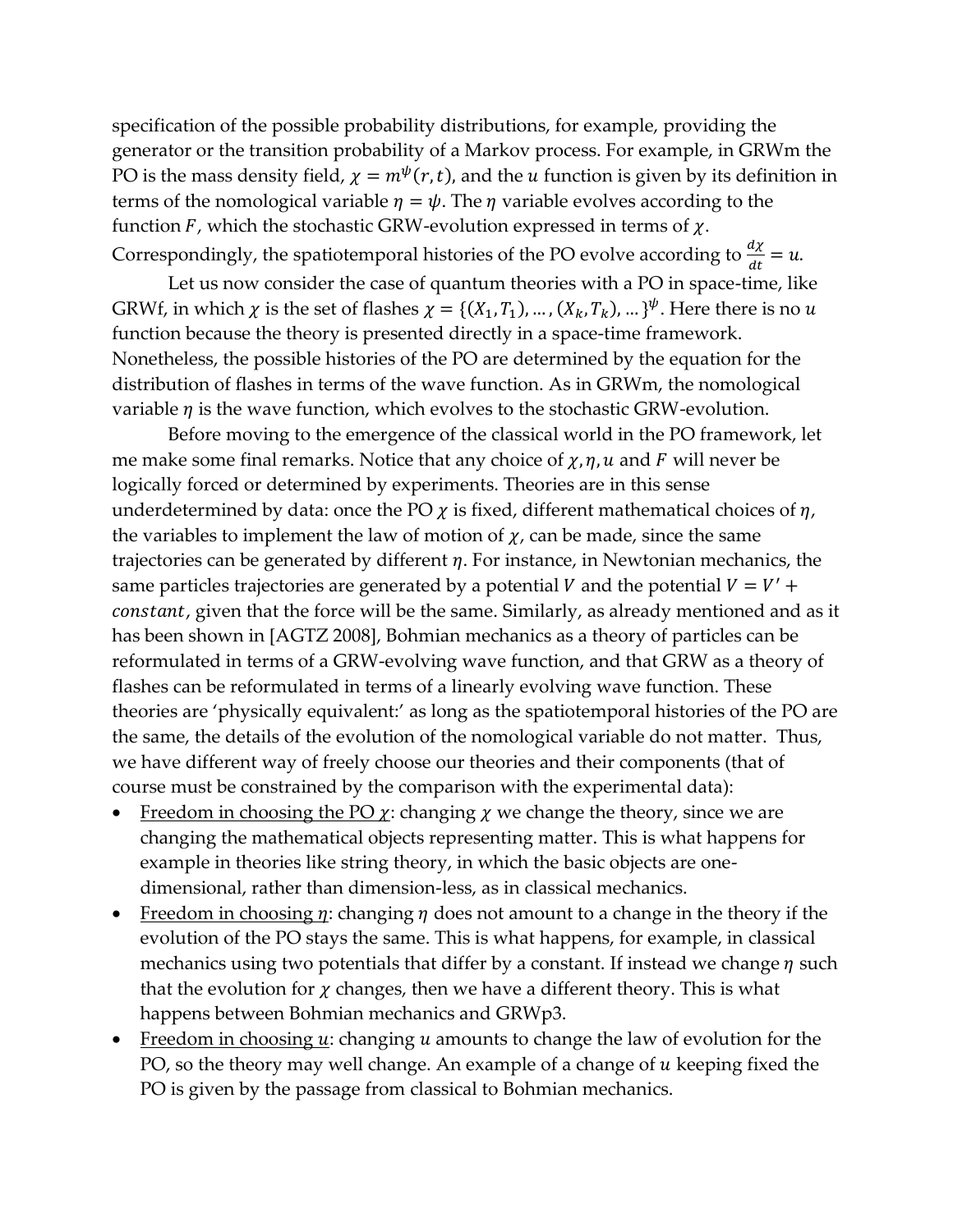Freedom in choosing  $F$ : changing  $F$  we change the law of evolution for  $\eta$  and two things can happen. Either this change also affects the evolution of the PO or it does not. In the former case, the theory changes, as we can see if we compare classical mechanics with classical electrodynamics, in which the change is  $F$  amounts to the change in the potential (we add the electromagnetic potential to the gravitational one). In the latter case, the theory is the same as before. The same  $u$  for a given  $\chi$ means that the theories give rise to the same trajectories for the PO even if we have a different  $F$ : they are physically equivalent. An example of this is GRWf and its linear reformulation.

#### **5. The Emergence of the Classical World**

In this section I am going to show that within the PO approach one can set up a framework to situate the emergence of the classical world from quantum theories, based on the fact that the general scheme of mechanics is the same in quantum and classical theories<sup>16</sup> .

How does the classical world emerge from the description provided by quantum mechanics? Usually, the classical limit is associated with the limit  $\hbar \rightarrow 0$ , meaning by this  $\hbar \ll A_0$ , where  $A_0$  is some characteristic action of the corresponding classical motion [Maslov & Fedoriuk 1981]. This condition is often regarded as equivalent to another which involves some relevant length scales of the motion:  $\lambda_{dB} \ll$ L, where  $\lambda_{dB}$  is the de Broglie wavelength of the 'particle' and L is the scale on which the potential varies given by  $L = \sqrt{\frac{v''}{v''}}$ , where V' and V''' denote respectively the first and the third derivative of the potential $^{17}$ . These two length scales allow to define the classical limit in terms of parameter  $\varepsilon = \frac{\lambda_{dB}}{l}$  $\frac{dB}{L}$ . The basic idea is that the classical world emerges whenever  $\varepsilon \to 0$ . What exactly this means depends on our view on quantum theories. Within the framework of standard quantum mechanics, the classical limit is often discussed in terms of the Ehrenfest theorem: if the initial wave function is a narrow wave packet, the packet moves approximately according to Newton's second law. Thus, the emergence of the classical world is associated with the formation and preservation of narrow wave packets. While any wave packet will typically spread and consequently the classical approximation will break down, decoherence, namely the interaction of the system with its environment, helps in keeping the packet narrow

<sup>16</sup> Notice that this approach is strictly *bottom-up*: the basic idea is that we can explain why macroscopic objects behave classically assuming that they composed by microscopic entities governed by quantum theory. In contrast, approaches like the ones developed in [Fortin & Lombardi, this volume], and [Arsenijevic, Jeknic-Dugic, Dugic, this volume] are explicitly *top-down*.

<sup>17</sup> See [Allori 2007], [Allori & Zanghi 2009], [ADGZ 2001].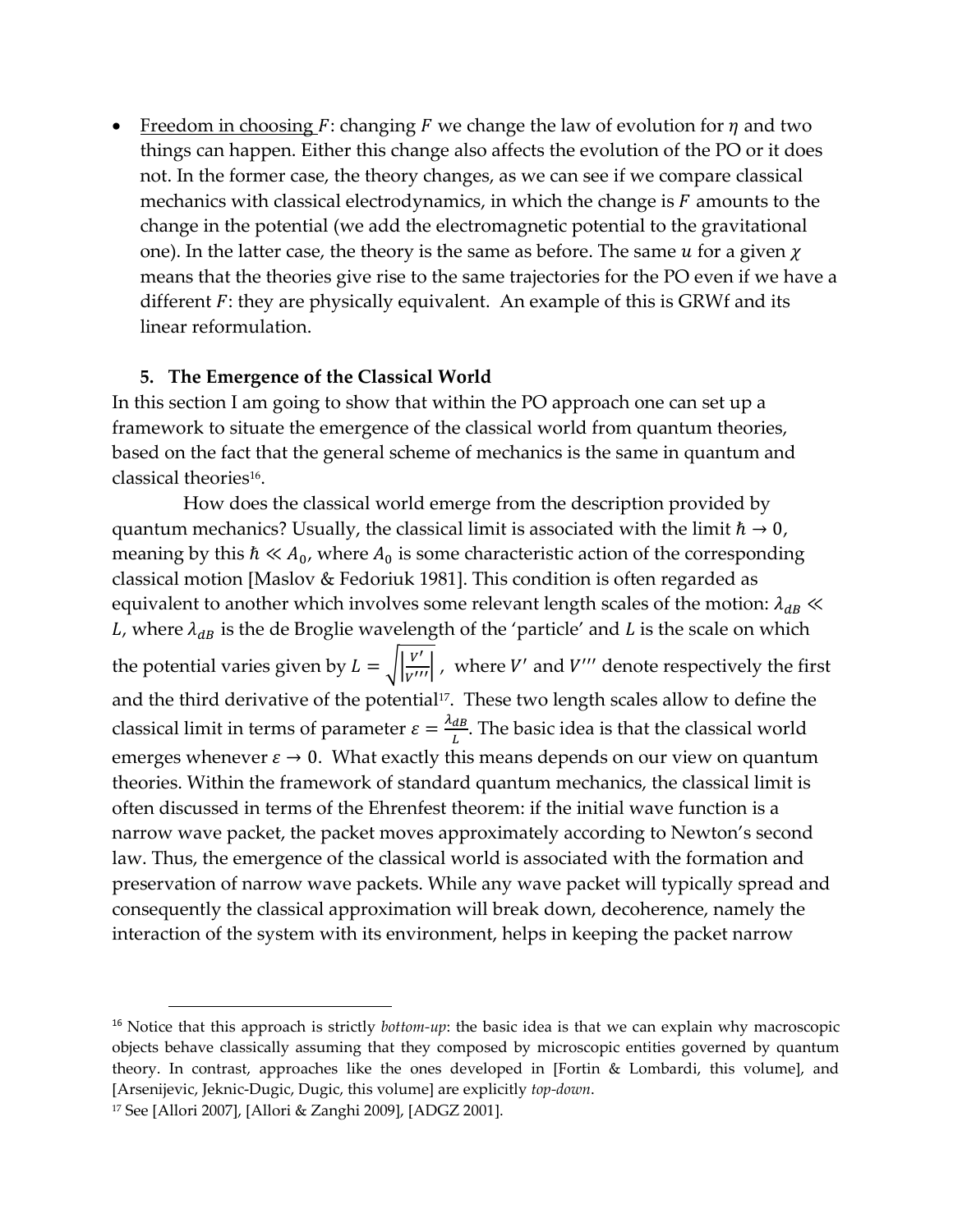[GJKKSZ 1996]<sup>18</sup>. In the PO framework, instead, we have more and different resources. In fact, the wave function is not the only ingredient of the theory. Indeed, it is not even the main ingredient: matter is described by the PO, while the wave function is a nomological variable, needed to implement the PO's temporal evolution. The main idea is therefore that that classical behavior arises when the trajectories of the PO generated by the quantum theory approximate the classical trajectories as the relevant parameter  $\varepsilon$ goes to zero. Pictorially, this is equivalent to say that there is a macroscopic scale, defined by  $\lambda_{dB}$  and L, on which trajectories 'look' classical. Consider a very big poster, like the ones one encounters in the walls of the subway: if one looks closely, they are made of small colored circles, but when one looks from a distance, the single circles blend together to form a face. Similarly, looking at quantum trajectories 'from far away' (i.e. on the macroscopic scale defined by  $\rightarrow$  0), all the quantum features fade out and the trajectories appear classical. First, I will discuss what this means the case of quantum theories with a PO of particles, given that the quantum PO is the same as the classical PO. Then, I will show how one can generalize this to the cases in which the quantum theory has a PO that is different from particles.

As we have seen, the paradigmatic example of a quantum theory of particles is given by Bohmian mechanics. To show the convergence of the quantum trajectories to the classical ones is not an easy task, for  $\lambda_{dB}$  is in general a function of the wave function, and  $L$  depends on the potential. Thus, the dimensionless parameters may depend in general on a combination of various quantities  $x, y, z, \ldots$ , which relate to the potential and to the wave function. Therefore the limit  $\varepsilon(x, y, z, ...) \rightarrow 0$  can be taken along different paths (different sequences) in the  $x, y, z$  ... space. It turns out that the limit  $h \to 0$  is only a special case of the limit  $\varepsilon(x, y, z, ...) \to 0$ : it is only one special sequence and it is not able to cover the complexity of the classical world as a whole. Nonetheless, the convergence of quantum trajectories to classical ones, as the parameter  $\varepsilon$  goes to zero, can be explicitly derived for special cases<sup>19</sup>. One such case is when we consider a fixed external potential acting on a particle whose motion is governed by a quasi-classical wave function, namely a wave function of the short wave form, which corresponds to a small de Broglie wavelength  $\lambda_{dB}$  when compared to L, the length of variation of the potential. Therefore,  $\varepsilon$  goes to zero as  $\lambda_{dB}$  goes to zero while *L* is fixed. Another special limit is the one of slowly varying potentials: they are potentials that vary on a scale  $L$  which is much greater than the de Brolgie wavelegth. Here,  $\varepsilon$  goes to zero as L goes to infinity, and  $\lambda_{dB}$  is fixed. It has been shown that in both these cases the quantum trajectories approximate the classical ones in the limit  $\varepsilon \to 0$ . Also, in both cases there is the formation of a 'local plane wave:' a wave function that locally can be

<sup>&</sup>lt;sup>18</sup> For more on decoherence and its role on the classical limit of quantum mechanics, see [Fortin  $&$ Lombardi, this volume].

<sup>19</sup> See [Allori 2001; 2007], [Allori & Zanghi 2009].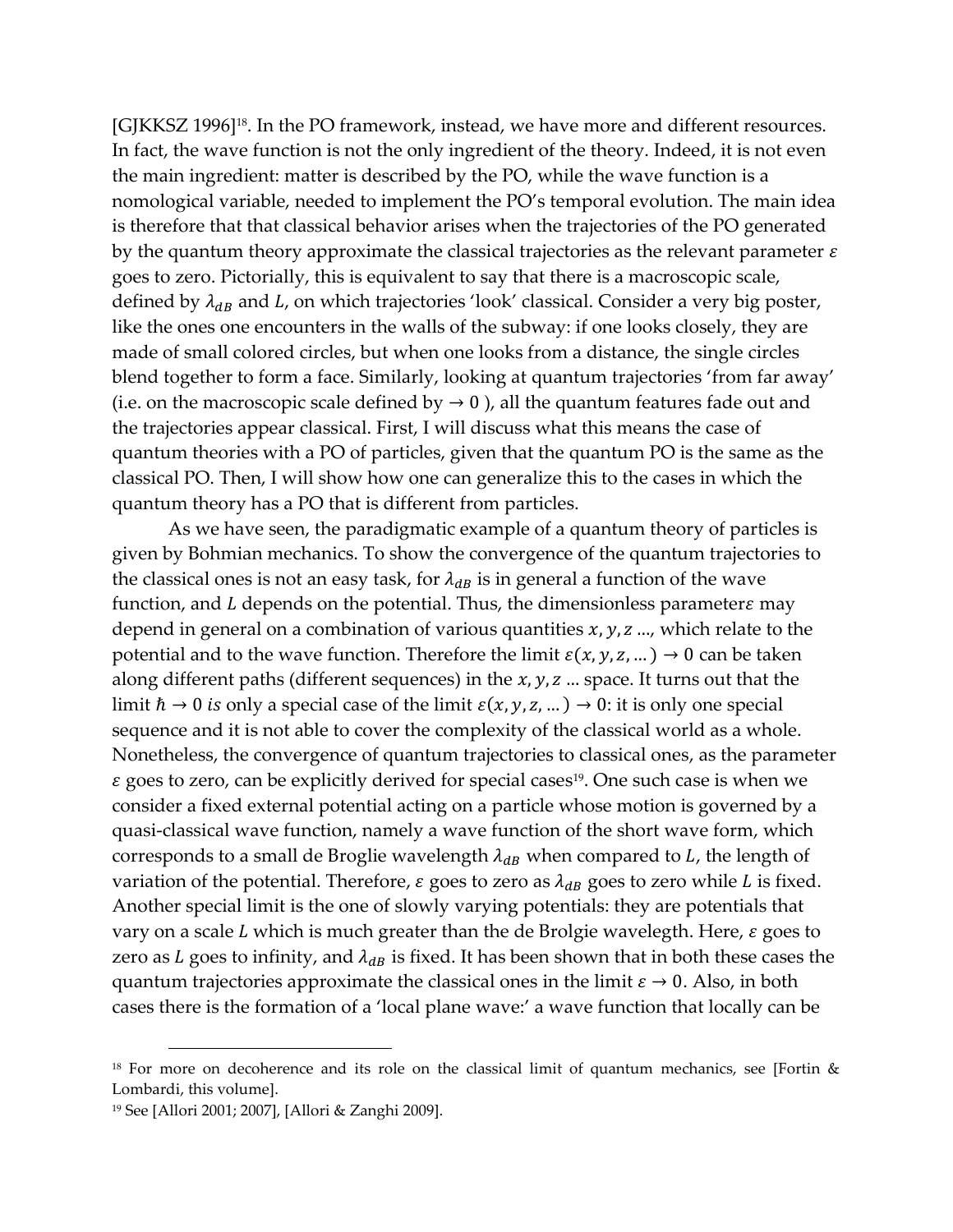regarded as a plane wave having a local wave length. That is, a local plane wave is a wave function which is slowly varying over a distance of the order of the de Broglie wavelength. The idea is that classical behavior arises when a local plane wave forms. Such local plane wave can be thought of a sum of non- interacting 'virtual' wave packets  $\psi_{k}$ , each with an almost constant wave length  $\lambda_{dB\ k}$  as shown in figure 1. Analysis shows that this local plane wave structure is preserved by the dynamics: one the local plane wave is formed, in a relevant sense it keeps guiding the particle's motion classically. In fact, not all the wave function is relevant to determine the motion: there is an *effective* guiding wave packet which moves the particles along a classical trajectory. This effective wave packet is the part of the wave function in a local neighborhood of the trajectory at any given time. As it has been shown in [Allori 2001; 2007], for the model considered, the classical behavior is not preserved for long times due to interference terms coming from the different components of the local plane waves. In a more realistic model, the environmental degrees of freedom (namely decoherence) would take care of suppressing the superpositions of spatially separated wave functions<sup>20</sup>.



Figure 1: Local plane wave

<sup>&</sup>lt;sup>20</sup> This result has also been obtained by [Holland, this volume].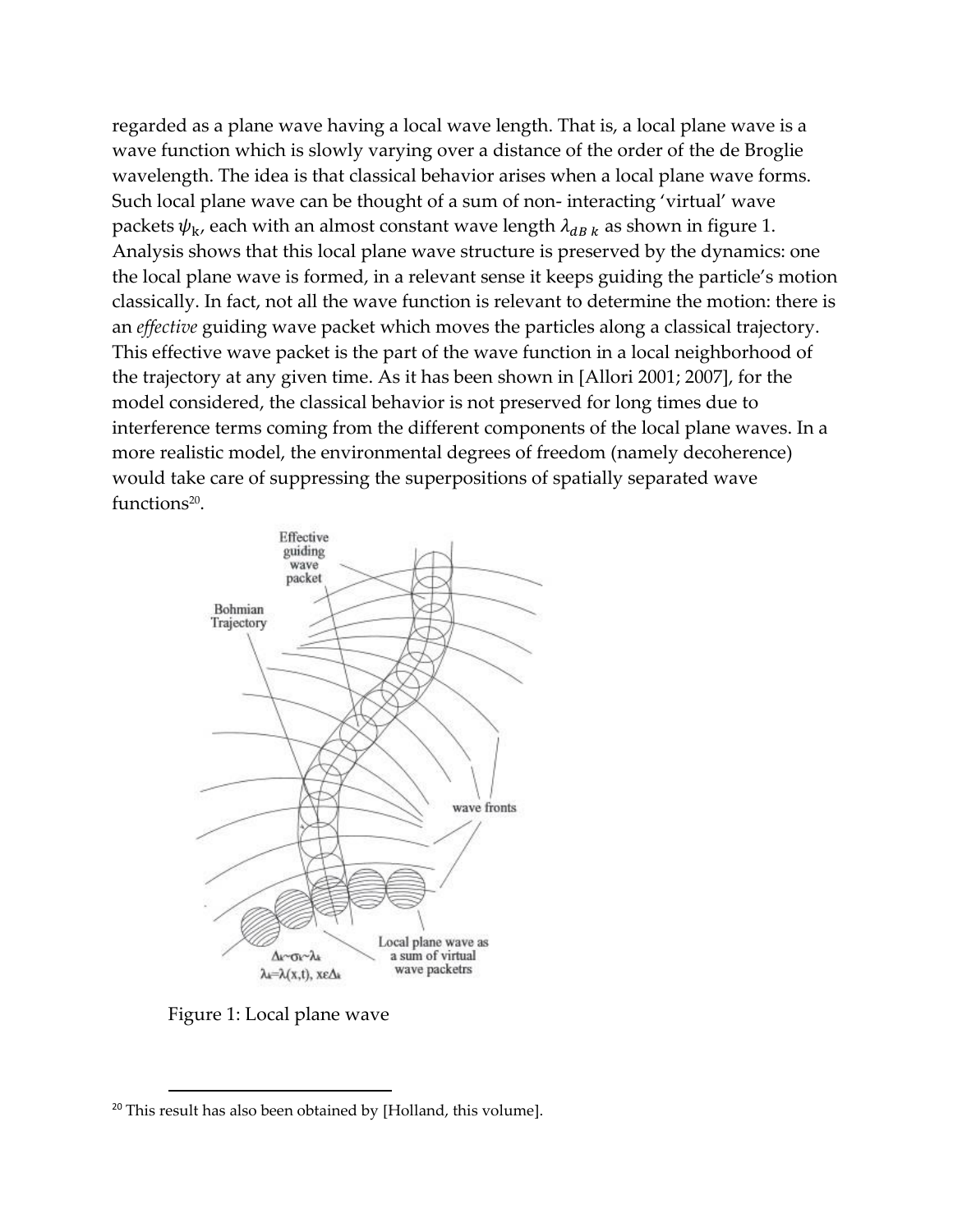Now, let us consider the case of quantum theories whose PO is different from the one of classical mechanics. For example, consider GRWm, in which the PO is a matter density three-dimensional field. What does it mean that quantum trajectories converge to classical ones in this framework? There is practically no literature on the subject but presumably what is necessary is that there is a macroscopic scale in which: (1) the quantum PO converges to the classical PO; and (2) the quantum trajectories of the PO converge to the classical ones. The first points should be understood as saying that, on the relevant scale, certain quantum microscopic details about matter are obscured and irrelevant, and matter appears as to be made by something else: even if it is not fundamentally made of particles, it looks like it is. A sphere from far away looks like a one-dimensional point, and a hose from far away looks like a one-dimensional string. Similarly, the continuous three-dimensional matter field which constitute the PO of theories like GRWm from far away would look as if matter is concentrated only in its peaks, even if actually there is matter everywhere. The second condition, namely that the quantum trajectories of the PO, the matter density, would converge to the classical one, is in certain respects similar to the case of Bohmian mechanics: when focusing on the peaks of the matter field, their trajectories will converge to classical trajectories. But the situation is a little more complicated in GRWm because the matter density field has superpositions, generated by the superposition of the wave function. As we saw, GRWm gets rid of them as the wave function spontaneously collapses into one of the terms of the superposition with a rate that depends on  $N$ , the number of 'particles' in the system. That is, the more macroscopic the body, the quicker its mass density will collapse into one of the terms of the superpositions. Therefore, in order for the classical behavior to emerge, first one needs the wave function to collapse, so that the matter density behaves accordingly: this presumably happens on a time scale that is inversely proportional to the rate of collapse, which is proportional to the number of 'particles' in the system. Then, the remaining term in the matter field has to be 'looked at' on a scale in which it seems particle-like: this presumably happens on a spatial scale of the order of  $\sigma$ , the width of the Gaussian by which the wave function is multiplied during the collapse. The matter density will start spreading, given that the wave function will spread just as in Bohmian mechanics. In this theory, though, the local plane wave would form and be preserved by the dynamics, ensuring the classical behavior. Here, one would need the collapse of the wave function to induce the collapse of the matter density field in order to prevent matter from spreading out. Similar considerations hold true for Sm, with the difference that here one does not need the collapse since every term of the superposition is realized in a different world. No one has proven yet that in the relevant macroscopic scale the classical world emerges in GRWm or Sm, and it is an interesting research project. In particular, it would interesting to see the role of local plane waves and their interplay with the wave function collapse, as well as the role of decoherence. Details aside, it seems perfectly clear how to formulate the question of the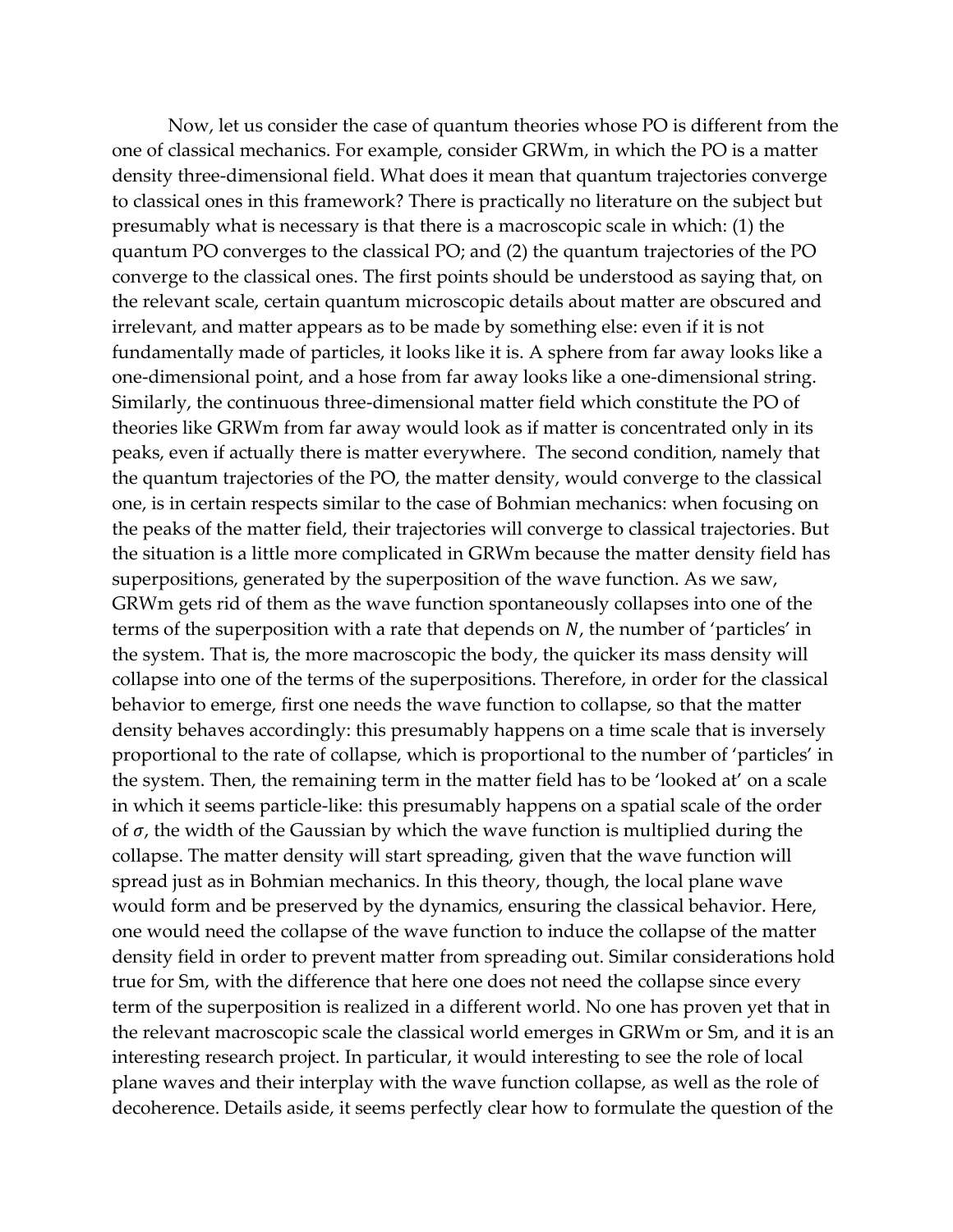classical limit in the framework of quantum theories with a PO, even if they are not particle theories: both here and in the case of Bohmian mechanics in order to obtain classical behavior one has to focus on the trajectories of the PO, not on the wave function, and one has to find the conditions under which these trajectories approximate the classical ones.

Finally, what about theories directly formulated in space-time, like GRWf or Sf? The idea is that the classical world would emerge when the quantum distribution of flashes in space-time approximate the space-time classical trajectories of particles. Presumably, there is a macroscopic scale in which the set of flashes 'clump together' in space-time to form classical patterns. In GRWf, the flashes are the collapse centers of the wave function, so the more massive (i.e. classical) the object is, the more flashes there will be. There is no literature that explores the relevant macroscopic scale for the emergence of classical behavior in this context, and what mechanics or structures this emergence involves. Nonetheless, given the parameter in GRWf, if the number  $N$  of the degrees of freedom in the wave function is large, as in the case of a macroscopic object, the number of flashes is also large, of the order of 10<sup>8</sup> flashes per second. Therefore, it seems reasonable to maintain that large numbers of flashes can form macroscopic shapes, such as tables and chairs.

Notice that in standard quantum mechanics the emergence of classicality is always connected to the permanence of a narrow wave function during the motion. Instead in Bohmian mechanics it is exactly the opposite. In fact, the crucial feature of the classical limit in Bohmian mechanics is the formation of very spread out wave function, namely the local plane wave. Thus, only in Bohmian mechanics we can explain the emergence of the classical behavior for delocalized wave functions. In the case of GRWm, classicality arises as long as the matter density field is concentrated and evolves along a classical path, and this is seemingly ensured by the wave function collapse.

Even if there is still work to be done, the PO has an advantage over the competitor wave function ontology approach as proposed by [Albert 1996], and then developed by [Lewis 2005] and [Ney 2012]. In fact, as we just saw, in the PO approach the classical limit of quantum mechanics is understood as the limit in which the spatiotemporal trajectories of the PO in the quantum theory converge to the classical trajectories. The difficulties one finds in this framework are merely technical, not conceptual: the route to derive the classical behavior from quantum theories is clear. In contrast, the wave function ontology approach considers quantum theories fundamentally as theories in which matter is made of the wave function. Given that, as we have previously mentioned, the wave function is not an object that is defined one three-dimensional space, it is unclear how to define the classical limit. This is obviously not an argument that the classical limit in this approach cannot be defined: to say that the road is steep does not imply it is necessarily impossible to travel. Nonetheless, it is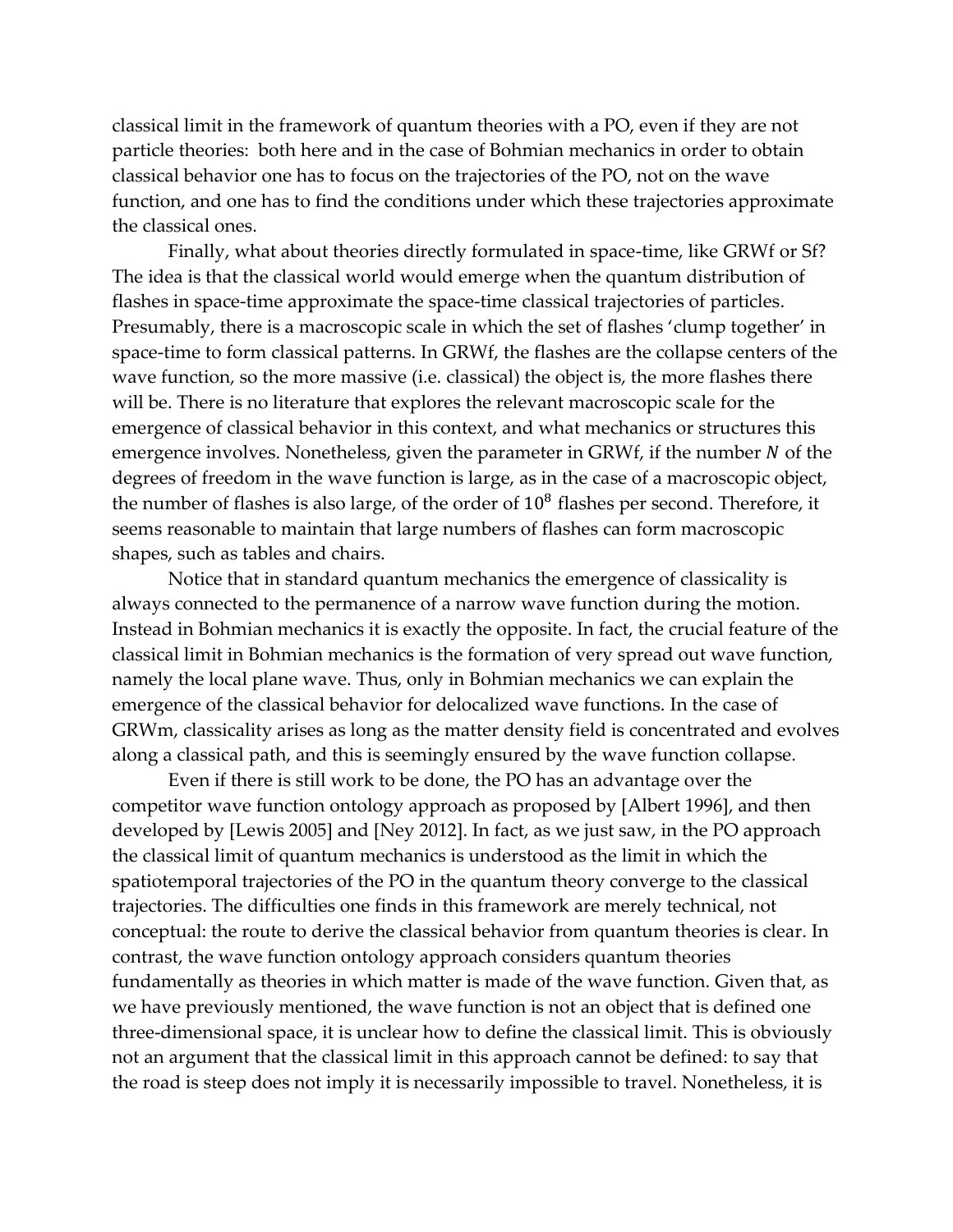unclear why one would want to go home struggling uphill when there is a nice route that brings us home downhill.

Similar arguments can be raised against the various top-down approaches to the classical limit: in the PO approach, like any other bottom-up approach, macroscopic properties are recovered in terms of their microscopic quantum constituents in a way that looks very similar to the derivation of these properties in terms of their microscopic classical constituents. That is, in the framework of classical mechanics, which postulated that everything is made of microscopic point-like particles, the solidity of a table or the transparency of a window are explained (exclusively) in terms of these microscopic particles and their mutual interactions. In the PO approach to quantum theories, we can do what is usually claimed that cannot be done. Namely, that one can derive the properties of macroscopic objects in terms of their microscopic constituents. The topdown approaches, instead decide to recover these properties differently, in a way that is still to be uncontroversially identified. As in the case against the wave function ontology approach, there is a question of motivation: why take the less travelled road if it is not necessary? What is the advantage? We are scientific realists: we do not need to assert our independence of thought, or to show our ability to overcome difficulties, or the like. What we need to do is explain the world around us in terms of our best fundamental physical theories. And more often than not the best explanation is the less convoluted and most boring alternative.

#### **6. Conclusion**

In the PO framework, a satisfactory fundamental physical theory represents matter using a three-dimensional entity defined on a microscopic (fundamental) scale. Given this, there is more of continuity between quantum and classical theories than one wuld have imagined in the first place. As it has been argued in [Allori 2015b], there is no need to invoke a paradigm shift, or a quantum revolution in order to explain the behavior of macroscopic objects in terms of quantum mechanics.

The three-dimensionality of the PO guarantees that we do not need to worry about the emergence of a three-dimensional space from something of higher dimensions. In addition, a microscopic PO that constitutes the building blocks of everything else is able to ground the classical limit as we have shown in the previous section: classical (macroscopic) objects are composed of quantum (microscopic) PO, and their classical behavior emerges from quantum reality on suitable macroscopic scales which are defined in terms of the evolution of the quantum PO. Even if the problem of the classical limit has been proven difficult to be rigorously treated within the PO framework, in contrast with the alternative approaches the challenges are not a matter of conceptualization. Heuristics and conjectural arguments can be provided to explain the emergence of classical behavior from classical theories, and more research just needs to done to improve them.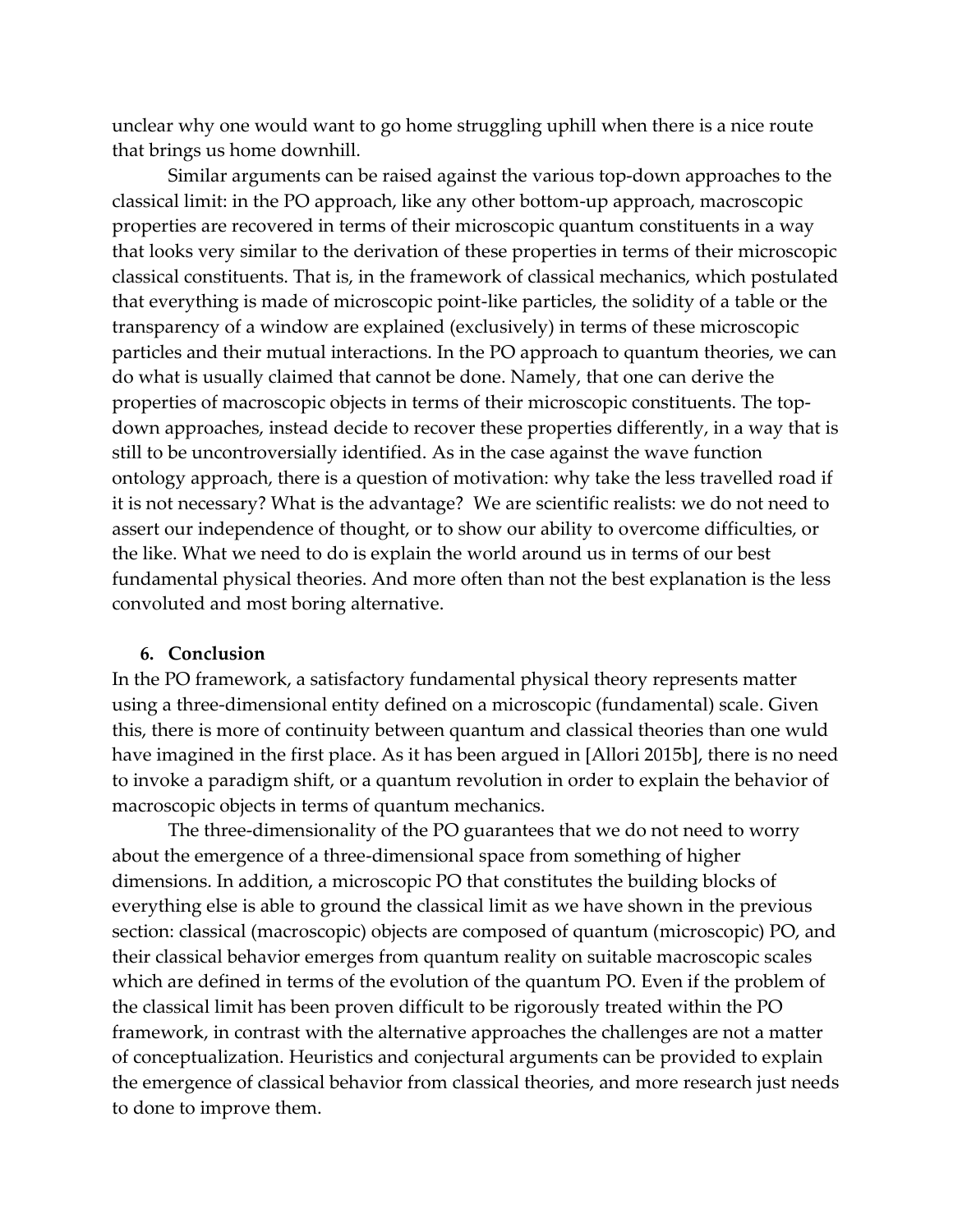## **References**

- [Albert 1996] Albert, D.Z.: Elementary Quantum Metaphysics. In: J. Cushing, A. Fine, and S. Goldstein (eds.), Bohmian Mechanics and Quantum Theory: An Appraisal: 277-284. Kluwer (1996).
- [Allori 2001] Allori, V.: Decoherence and the Classical Limit of Quantum Mechanics. Ph. D. Thesis, Department of Physics, University of Genova, Italy (2001).
- [Allori 2007] Allori, V.: Fundamental Physical Theories: Mathematical Structures Grounded on a Primitive Ontology. Ph. D. thesis, Department of Philosophy, Rutgers University (2007).
- [Allori 2013a] Allori, V.: On the Metaphysics of Quantum Mechanics. In: S. Lebihan (ed.),Precis de la Philosophie de la Physique. Vuibert (2013).
- [Allori 2013b] Allori, V.: Primitive Ontology and the Structure of Fundamental Physical Theories. In: D. Z. Albert, A. Ney (eds.), The Wave Function: Essays in the Metaphysics of Quantum Mechanics: 58-75. Oxford University Press (2013).
- [Allori 2015a] Allori, V.: Primitive Ontology in a Nutshell. International Journal of Quantum Foundations 1 (3): 107-122 (2015).
- [Allori 2015b] Allori, V.: Quantum Mechanics and Paradigm Shift. Topoi 32 (2): 313-323 (2015).
- [Allori 2015 c] Allori, V.: Maxwell's Paradox: Classical Electrodynamics and its Time Reversal Invariance. Analytica 1: 1-19 (2015).
- [Allori manuscript] Allori, V.: Primitive Ontology and Scientific Realism.
- [Allori forthcoming] Allori, V.: How to Make Sense of Quantum Mechanics (and More): Fundamental Physical Theories and Primitive Ontology. In: U. Edvinsson (ed.), The Mammoth Book of Quantum Mechanics Interpretations. Open Academic Press (forthcoming).
- [AGTZ 2008] Allori, V., S. Goldstein, R. Tumulka, N. Zanghi: On the Common Structure of Bohmian Mechanics and the Ghirardi-Rimini-Weber Theory. The British Journal for the Philosophy of Science 59 (3): 353-389 (2008).
- [AGTZ 2011] Allori, V., S. Goldstein, R. Tumulka, N. Zanghi: Many-Worlds and Schrödinger's First Quantum Theory. The British Journal for the Philosophy of Science 62 (1), 1-27 (2011).
- [AGTZ 2014] Allori, V., S. Goldstein, R. Tumulka, N. Zanghi: Predictions and Primitive Ontology in Quantum Foundations: A Study of Examples. The British Journal for the Philosophy of Science 65 (2): 323-352 (2014).
- [Allori & Zanghi 2009] Allori, V., N. Zanghi: On the Classical Limit of Quantum Mechanics. Foundations of Physics 39 (1): 20-32 (2009).
- [Allori & Zanghi 2004] Allori, V., N. Zanghi: What is Bohmian Mechanics. International Journal of Theoretical Physics 43: 1743-1755 (2004).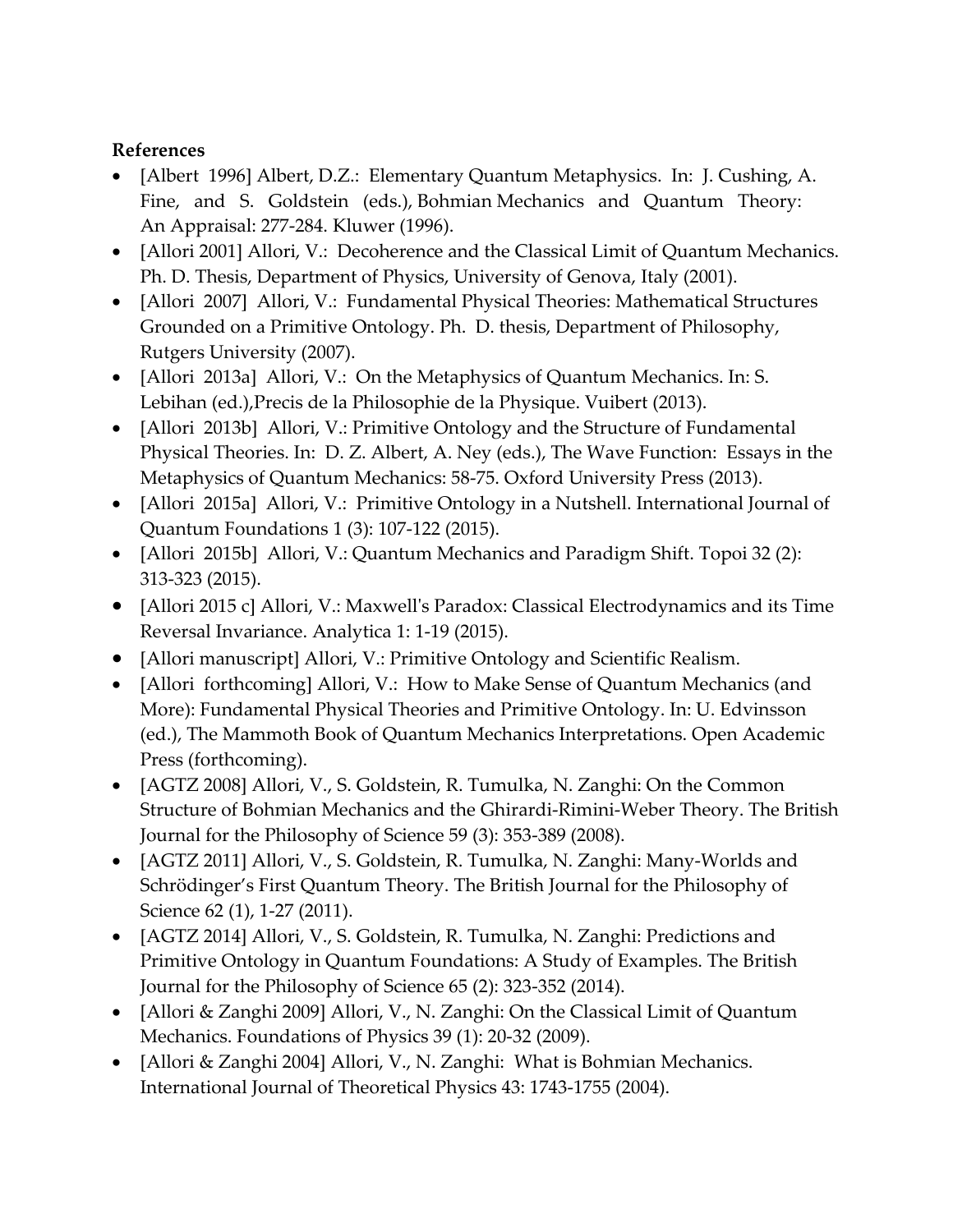- [Arsenijevic, Jeknic-Dugic, Dugic, this volume] Arsenijevic, M., J. Jeknic-Dugic, M. Dugic: A Top-down versus a Bottom-up Hidden-variables Description of the Stern-Gerlach Experiment. This volume.
- [Bai & Stachel, this volume] Bai, T., Stachel, J.: Bohr's Diaphragms. This volume.
- [Baumgarten, this volume] Baumgarten, C.: Minkowski Spacetime and QED from Ontology of Time. This volume.
- [Bell 1987] Bell, J.S.: Speakable and Unspeakable in Quantum Mechanics. Cambridge University Press (1987).
- [BGG 1995] Benatti, F., G.C. Ghirardi, R. Grassi, R.: Describing the Macroscopic World: Closing the Circle within the Dynamical Reduction Program. Foundations of Physics 25: 5-38 (1995).
- [Bohm 1952] Bohm, D.: A Suggested Interpretation of the Quantum Theory in Terms of "Hidden" Variables, I and II. Physical Review 85: 166-193 (1952).
- [Chiatti and Licata, this volume] Chiatti, L., Licata, I.: Fluidodynamical Representation and Quantum Jumps. This volume.
- [Esfeld forthcoming] Esfeld, M.: How to account for Quantum non-locality: Ontic Structural Realism and the Primitive Ontology of Quantum Physics. Synthese (forthcoming).
- [Everett 1957] Everett, H.: Relative State Formulation of Quantum Mechanics. Review of Modern Physics 29: 454-462 (1957).
- [Fortin & Lombardi, this volume] Fortin, S. Lombardi, O.: A Top-down View of the Classical Limit of Quantum Mechanics. This volume.
- [GRW 1986] Ghirardi, G.C., A. Rimini, T. Weber: Unified Dynamics for Microscopic and Macroscopic Systems. Physical Review D34: 470-491 (1986).
- [GJKKSZ 1996] Giulini, D.,E. Joos,C. Kiefer, G.C. Kumpsch, I. Stamatescu, H.D. Zeh: Decoherence and the Appearance of a Classical World in Quantum Theory. Springer-Verlag, Berlin (1996).
- [Holland, this volume] Holland, P.: The Quantum State as Spatial Displacement. This volume.
- [Kitcher 1993] Kitcher, P.: The Advancement of Science: Science Without Legend, Objectivity without Illusions, Oxford University Press (1993).
- [Kastner, this volume] Kastner, R.: Beyond Complementarity. This volume.
- [Lewis 2005] Lewis, P.: Interpreting Spontaneous Collapse Theories. Studies in History and Philosophy of Modern Physics 36: 165-180 (2005).
- [Maslov & Fedoriuk 1981] Maslov, V.P., M. V. Fedoriuk: Semi–Classical Approximation in Quantum Mechanics, D. Reidel Publ. Co., Dordrecht, Holland (1981).
- [Monton 2006] Monton, B.: Quantum Mechanics and 3N-Dimensional Space. Philosophy of Science 73 (5): 778-789 (2006).